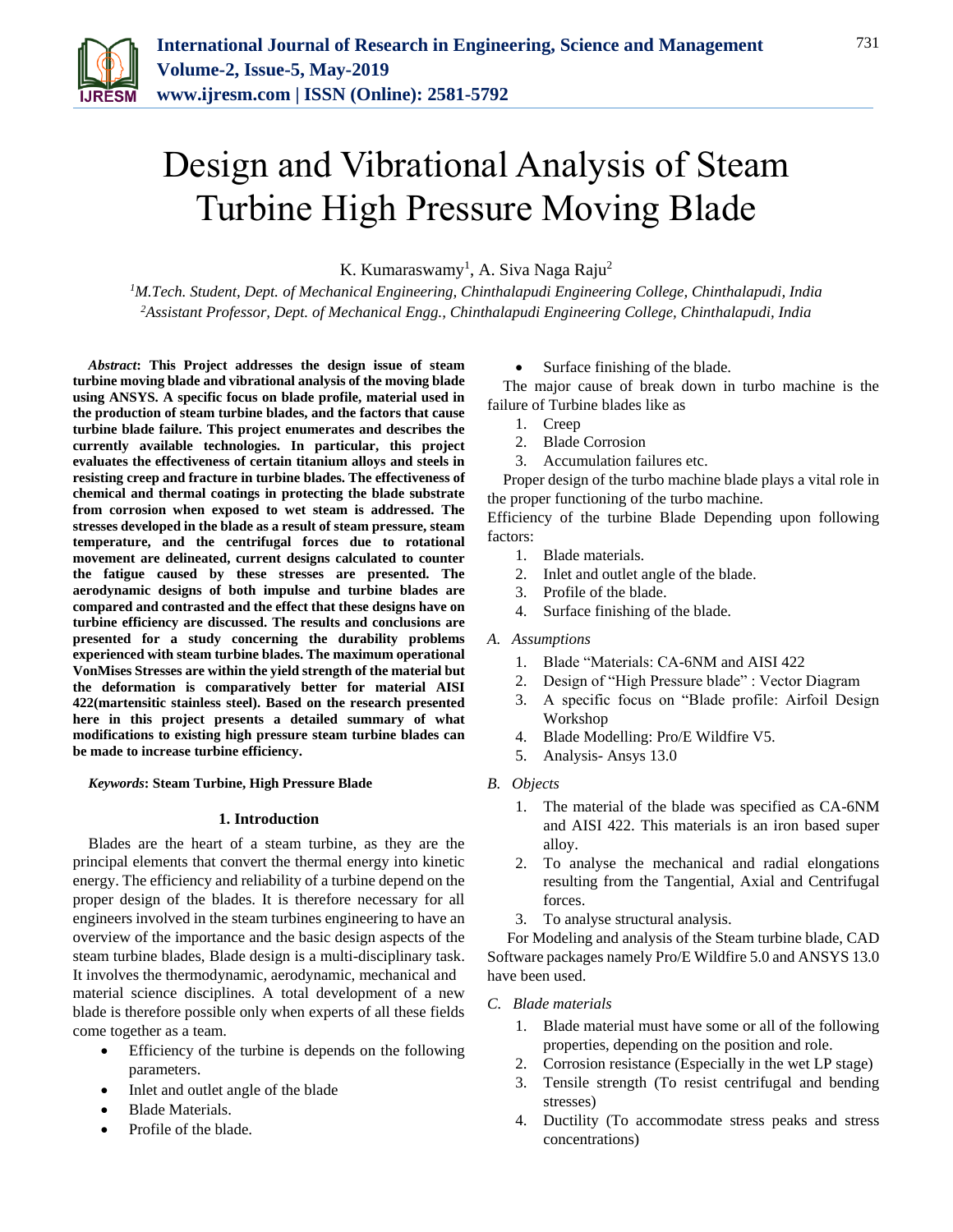

- 5. Impact strength (To resist water slugs)
- 6. Material damping (To reduce vibration stresses)
- 7. Creep resistance

#### **2. Materials compositions and microstructures**  $T<sub>1</sub>$

| rabie i                                                      |               |    |                          |      |      |      |      |      |  |
|--------------------------------------------------------------|---------------|----|--------------------------|------|------|------|------|------|--|
| <b>Chemical Composition Limits: CA-6 NM (Cromium-Nickle)</b> |               |    |                          |      |      |      |      |      |  |
| Composition, %   Cr                                          |               | Ni | Mo                       | Si   | Mn   | P    |      |      |  |
| $CA-6NM$                                                     | $11.5 - 14.0$ |    | $3.5 - 4.5$   0.40 - 1.0 | 1.00 | 1.00 | 0.04 | 0.03 | 0.06 |  |

Microstructure - Tempered Martensitic

|                     |                                                    |              |     |                 | Table 2          |     |     |              |      |      |              |
|---------------------|----------------------------------------------------|--------------|-----|-----------------|------------------|-----|-----|--------------|------|------|--------------|
|                     | <b>Chemical Composition Limits: AISI 422 ALLOY</b> |              |     |                 |                  |     |     |              |      |      |              |
| Weight<br>$\%$      | с                                                  | P            | Si  | Ni              |                  |     | Mn  | s            | Cr   | Mo   | W            |
| <b>Alloy</b><br>422 | 0.20<br>0.25                                       | 0.040<br>max | max | $0.50 -$<br>1.0 | $0.20 -$<br>0.50 | Bal | 1.0 | 0.030<br>max | 13.5 | 1.25 | 0.75<br>1:25 |

Microstucture - Martensitic standard

Table 3 Mechanical properties

| meenanical properties          |               |                 |  |  |  |  |
|--------------------------------|---------------|-----------------|--|--|--|--|
| Alloy                          | <b>CA-6NM</b> | <b>AISI 422</b> |  |  |  |  |
| Heat treatment                 | >955 °C       | $>1038$ °C      |  |  |  |  |
| Tensile Strength               | 827 MPa       | 965 MPa         |  |  |  |  |
| Yield strength (0.2% offset)   | 689 MPa       | 760 MPa         |  |  |  |  |
| Elongation in 50 mm (2 in.), % | 24            | 13              |  |  |  |  |
| Reduction in area, %           | 60            | 30              |  |  |  |  |
| Hardness, (HB)                 | 269           | 290             |  |  |  |  |

Overall, it is the material properties that make a blade reliable to failure. The yield strength, tensile strength, corrosion resistance, and modulus of elasticity all play a role in determining whether or not a blade will fail under operating loads.

## *A. Theory behind static analysis*

In the static analysis we calculate the Centrifugal stresses, Axial stresses and Radial stresses.

Centrifugal stresses: The centrifugal forces exert the tensile stresses at the blade root, which pulls the blade away from the disc or the rotor. So sufficient section must be provided to the blades at the root and the material capable of withstanding the stresses without fatigue must be selected.

Blades of area A, with angular frequency ω and density ρ exert centrifugal

force,  $F_c = \rho A H$  $ω<sup>2</sup> r$ It is also given by following equation,  $F_c = \rho A A_a / 2\pi (2\pi/60)^2$ Where,

A= annulus area =  $[\pi r^2/(t-r2n)]$ 

The centrifugal forces at the blade root section is the centrifugal force divided by area of the blade section at the root.

 $\sigma_c = \rho A_a/2\pi (2\pi n/60)^2$ 

## *B. Theory behind thermal analysis*

The design features of the turbine segment of the steam turbine have been taken from the "Preliminary design of a power turbine. It is absorbed that in the above design, after the rotor blades begins designed they are analyzed only for mechanical stresses but there is no evaluation of thermal stresses. As he temperature has a significant effect on the overall stresses in the rotor blades a detailed study is carried out on the temperature effects to have a clear understanding of the combined mechanical and thermal stresses and the Radial elongation resulting from the Axial and Centrifugal forces.

The gas forces namely Tangential and Axial are determined by constructing velocity triangles at the inlet and exit of the rotor blades. For obtaining the temperature distribution, the convective heat transfer coefficients on the blade surface exposed to the gases are fed in to the software. The radial elongation in the blade is also calculated. Temperature distributions and elongations are evaluated at several sections in the rotor blade.

The blades are designed for strength on the basis of the total effects of both static and dynamic stresses since the blades are designed to these stresses at one and the same time. The centrifugal forces causes tensile and bending stresses of constant magnitude whereas gas pressure causes bending stresses, due to centrifugal forces are known as static stresses and those due to gas pressure are known as dynamic stresses.

The most dangerous of a constant section is the one at the root since it is weakened by the presence of reverting holes etc. If a blade is acted up on by instantaneous forces free vibrations are setup. The frequency of these vibrations depends on the dimensions of the blade or blade assembly and their mounting on the disc. There is a lot of stress concentration entailed in the root portion of the blade, so care should be taken to reduce this concentration. For blades with constant blade section along the length, the stresses at the weaker section are:

$$
\sigma = C_o/F_o = (C_b + \Sigma C_s)/F_o
$$

Where,  $C_0 =$  = Centrifugal forces of the blade, shroud etc,  $F_0$ = area of the weakest blade section (root section). The centrifugal forces of a constant section blade will be:

$$
C_b = G_b \gamma_{xy} \omega 2/g = F_o \gamma_{xy} \omega 2h/g
$$

Where,

G is the weight of the blade, h is the height of the blade,  $\gamma_{xy}$  is the mean diameter,  $\omega$  is angular velocity.

The centrifugal forces of the shrouding is obtained as

$$
C_s = G_s r_s \omega^2/g = F_s \gamma r_s \omega^2 I_s/g
$$
Where,

 $\gamma$  is the specific weight of the material from which the

blades are made.

r is radius of the strip centroids.

The centrifugal forces of the binding wire

is 
$$
C_w = G_w r_w \omega^2 / g = F_w I_w r_w \gamma \omega^2 / g
$$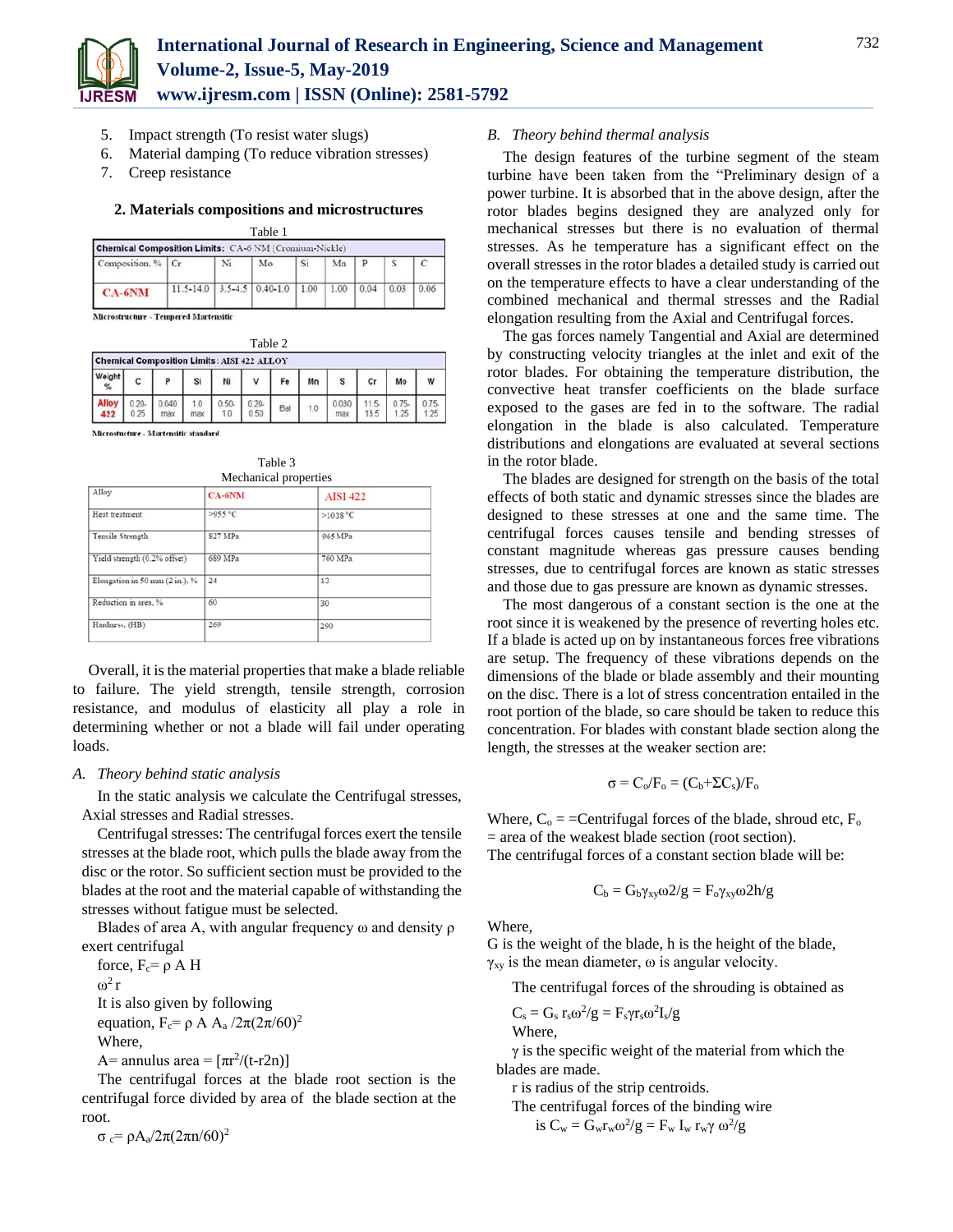

## *C. Bending and twisting calculations*

Maximum tangential stress produced in shaft is equal to

TMax=  $\frac{1}{2}$  w (Mb<sub>2</sub>+Mt<sup>2</sup>)w = 32 $\pi$ d

Where, d is diameter of the shaft, and Mb, Mt are bending and twisting moments.

Twisting moment at the chosen section is given by  $Mt =$ 97300 Ni/N

Ni is total power developed and N is RPM of turbine.

Maximum bending moment can be calculated graphically i<sub>r</sub> by shear force bending moment diagram. For obtaining the stresses the T shaped root node degree of freedom are constrained in the UX, UY and UZ directions and tangential, axial and centrifugal forces are applied at the centroids. The axial and tangential forces result from the gas momentum changes and from pressure differences across the blades, which are evaluated by constructing velocity triangles at the inlet and outlet of the rotor blades.

#### *D. Inlet velocity triangle*

The axial and tangential forces result from the gas momentum changes and from pressure difference across the blades, which are evaluated by constructing velocity triangles at the inlet and outlet of the rotor blades.



Fig. 1. Inlet triangles for 1st stage rotor blade

From the inlet velocity triangle of a rotor blade we get, Whirl velocity  $(Vw2) = 422.74 \text{m/s}.$ 

Flow velocity (Vf2) =  $186.89$ m/s. Relative velocity (Vr2) = 265.09m/s.

Blade angle at the inlet  $(\theta 3) = 135.170$ 

The axial and tangential forces results from the gas momentum changes from pressure difference across the blades, which are evaluated by constructing velocity tangles at the inlet and outlets of the rotor blades.

*E. Exit velocity triangle*



Fig. 2. Exit velocity triangles for  $1<sup>st</sup>$  stage rotor blade

At the exit of first stage rotor blades, Flow velocity  $(Vf3)$  = 180.42m/s.

Relative flow angle  $(\psi 3) = 37.88$ o Whirl velocity  $(Vw3) =$ 2.805m/s. Relative velocity  $(Vr3) = 293.83$ m/s.

*F. Evaluation of Tangential (Ft), Axial force (Fa) and Centrifugal force (Fc) on each rotor*



Fig. 3. 1st Stage Rotors

*Evaluation of gas forces on first stage rotor:*

At the inlet of first stage rotor blades, Absolute flow angle  $(\alpha 2) = 22.85$ o Absolute velocity  $(V2) = 462.21$  m/s. Dia of blade mid span  $(\gamma) = 1.3085$ m. Design speed of turbine (u) =  $\pi$ DN/60.

Tangential force  $Ft = m(Vw2 + Vw3)$ Newton. Axial force  $Fa = m(Vf2 + Vf3)$ Newton.

Where,

m is mass flow rate of gases through the turbine. Referring to the above figure  $M = (ρ2 (D0 - Di)Vf2)/4$ 

Where,

 $\rho_2$  is the density of gases at the entry of first stage rotor,  $p_2 = 0.8900 \text{ kg/m}^3$ ,  $m = 70.925$  kg/s.

Total axial force on first stage rotor Fa=458.88N. Total tangential force on each rotor Ft=29783.88N. Number of blade passages in first stage rotor = 120. Tangential forces on each rotor blade, Ft=Ft/no. of blade passages

Ft=248.199N Axial force on each rotor blade, Fa=Fa/no. of blade passages

 $Fa = 3.82N$ .

From Euler's Energy Equation, Power developed in First stage rotor  $P = m(Vw2 U + Vw3 U)$ Using the above Equation  $P = 6.991MW$ The distance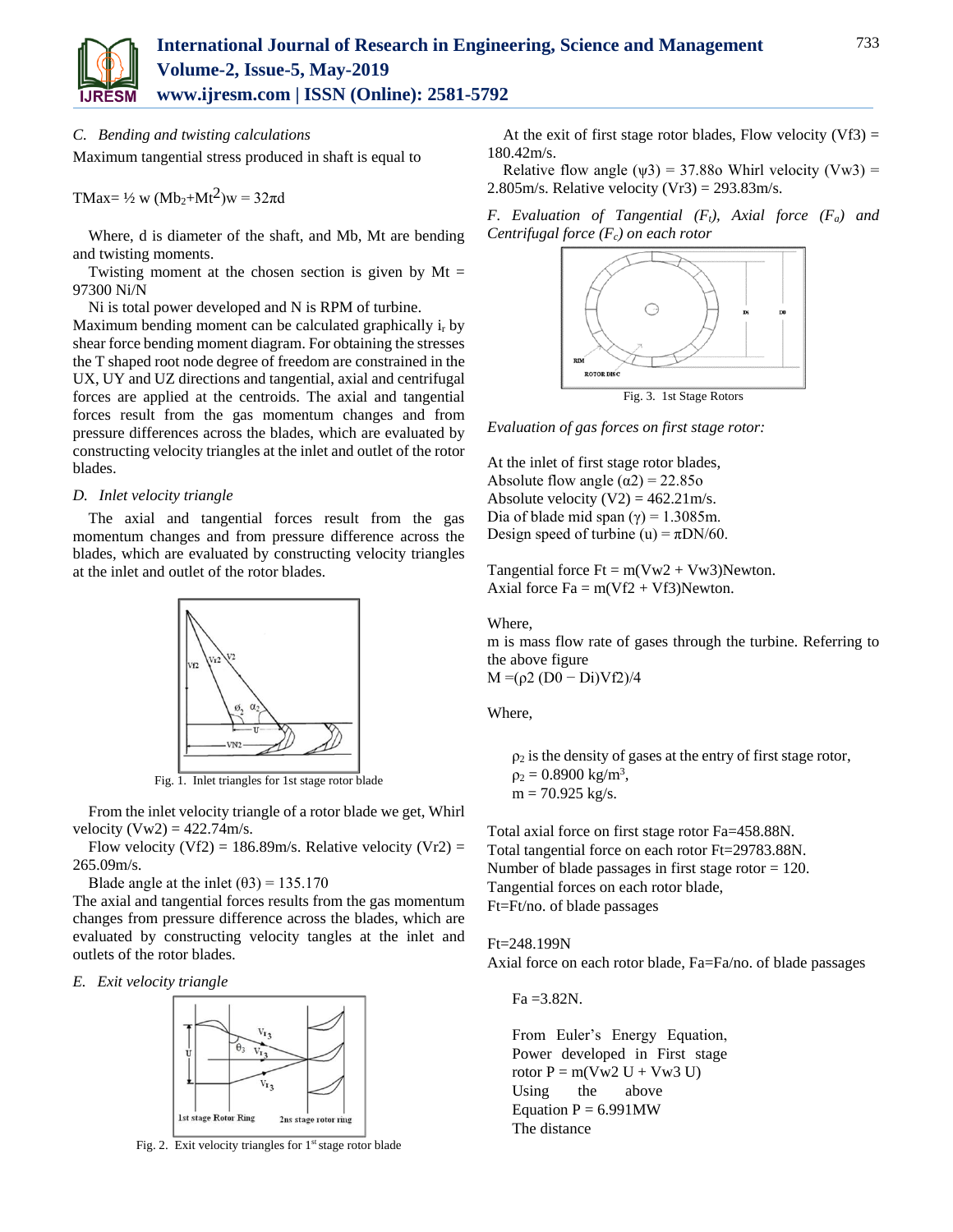

 $X = (m1x1 + m2x2 + m3x3)/(m1 + m2 + m3)$ 

## Where,

m1, m2 and m3 are masses of volume 1,2 and 3. x1, x2 and x3 distances of the centroids of volumes, 2 and 3 from

The density of material  $\rho$  is graphically measured to be:  $ρ = 8900kg/m2$ 

 $ml = 0.382$ kg m2 =  $\rho$  x V2 m<sub>3</sub>=  $ρ x$ V3

## Where,

V2 and V3 are volumes of portions 2 and 3 of rotor blades, The distance X is calculated as 648.85mm.

Total mass  $M = m1 + m2 + m3$ .

Centrifugal force Fc = $M(2\pi n/60)$ 2X and its value is found to be 38038.33N

## **3. Blade modelling and analysis**

## *A. Blade modelling*

Sequential Steps for Modeling by Using Pro/Engineer

- Firstly, select the datum in part module where the model has to be generated
- Go to main menu/File/New/Part Name."\*./ok"
- Click on insert > extrude> placement>sketch/Select plane to sketch> click ok
- Points to be plotted with the required dimensions in Xaxis and Y-axis to get the required shape. Check all points and extrude the object to required height.
- Again select the plane to extrude the I-section on top of the blade
- Extrude the I-section to complete the required shape.
- The PRO-E file is saved in \*.igs format.
- "\*.igs" format is good format for the data translation between any packages.



Fig. 4. The geometry under consideration is generate in the PRO-E modeling package





Fig. 6. Wireframe model of blade



Fig. 7. Steam turbine blade generated in pro/engineer

## *B. The results file*

The ANSYS solver writes results of an analysis to the results file during solution. The name of the result file depends on the analysis discipline:

- Job name.RST for a structural analysis
- Job name.RSH for a thermal analysis
- Job name.RMG for a magnetic field analysis
- Job name.RFL for a FLOTRAN analysis

For a FLOTRAN analysis, the file extension is .RFL, for other fluid analysis, the file extension is .RST or RTH, depending on whether structural degrees of freedom are present.(using different file identifiers for different disciplines helps you in coupled-field analysis where the results from one analysis are used as loads for another. This presents a complete description of coupled-field analysis).

Analysis of the model is done in ANSYS software

- The model is imported into ANSYS as File>import>.ges…..
- Once file is imported, need to check all volumes and areas for any data loss generally occurs.\
- Once model is free from the geometric errors, than save the file as File>save as>filename.db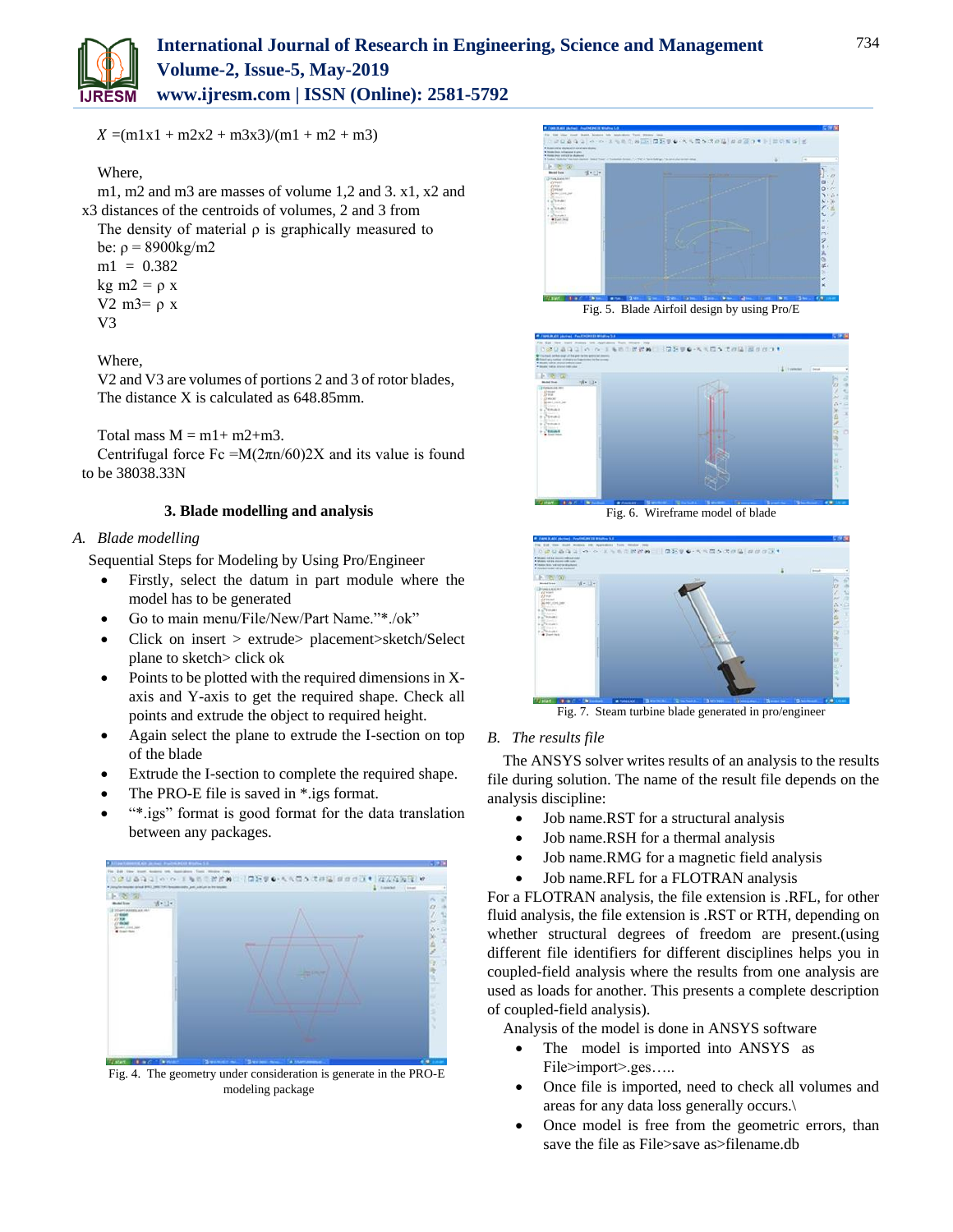

## **International Journal of Research in Engineering, Science and Management Volume-2, Issue-5, May-2019 www.ijresm.com | ISSN (Online): 2581-5792**

- \*.db is the extension of the ANSYS file
- Preferences >structural>ok
- Preprocessor>element type >brick solid45>ok
- Preprocessor>material prop>structural>linear>elastic>isotropic>modulus of Elasticity (2.15e5)>Poisson Ratio(0.3)>ok
- Preprocessor>material prop>structural>density(7.7e-9)>ok
- Meshing>mesh tool > Assign element size(2)>volume mesh
- Solution>defineloads>apply>Structural
- >Displacement >on areas> (select appropriate area)
- $\bullet$  >ok
- Solution > define loads > Angular velocity >ok
- Solution >Analysis type >static >per stressed condition on > ok
- Solution > analysis type > modal Analysis > no of Modes to extract >per-stressed condition on > ok
- Solution > solve>current L.S >ok
- General post processor >nodal solution > deform shape > def+ unreformed shape
- General post processor > read results >by pick >gives the set of natural frequencies
- Once frequencies are known to us, we can read particular frequency and we can go for mode shapes
- Frequencies vs. speeds gives the Campbell diagram which is helpful to find out the critical frequencies, thereby we avoid the resonation effect.

## *C. Creative phase*



Fig. 8. HP blade file is to to be export format of "\*.igs"



Fig. 9. HP blade import in Ansys software from .igs file



Fig. 10. HP blade meshing in by sing Meshing tool



Fig. 11. Displacement model under load as per calculations



Fig. 12. Displacement model with changing position



Fig. 13. Von misses stress analysis nodal solution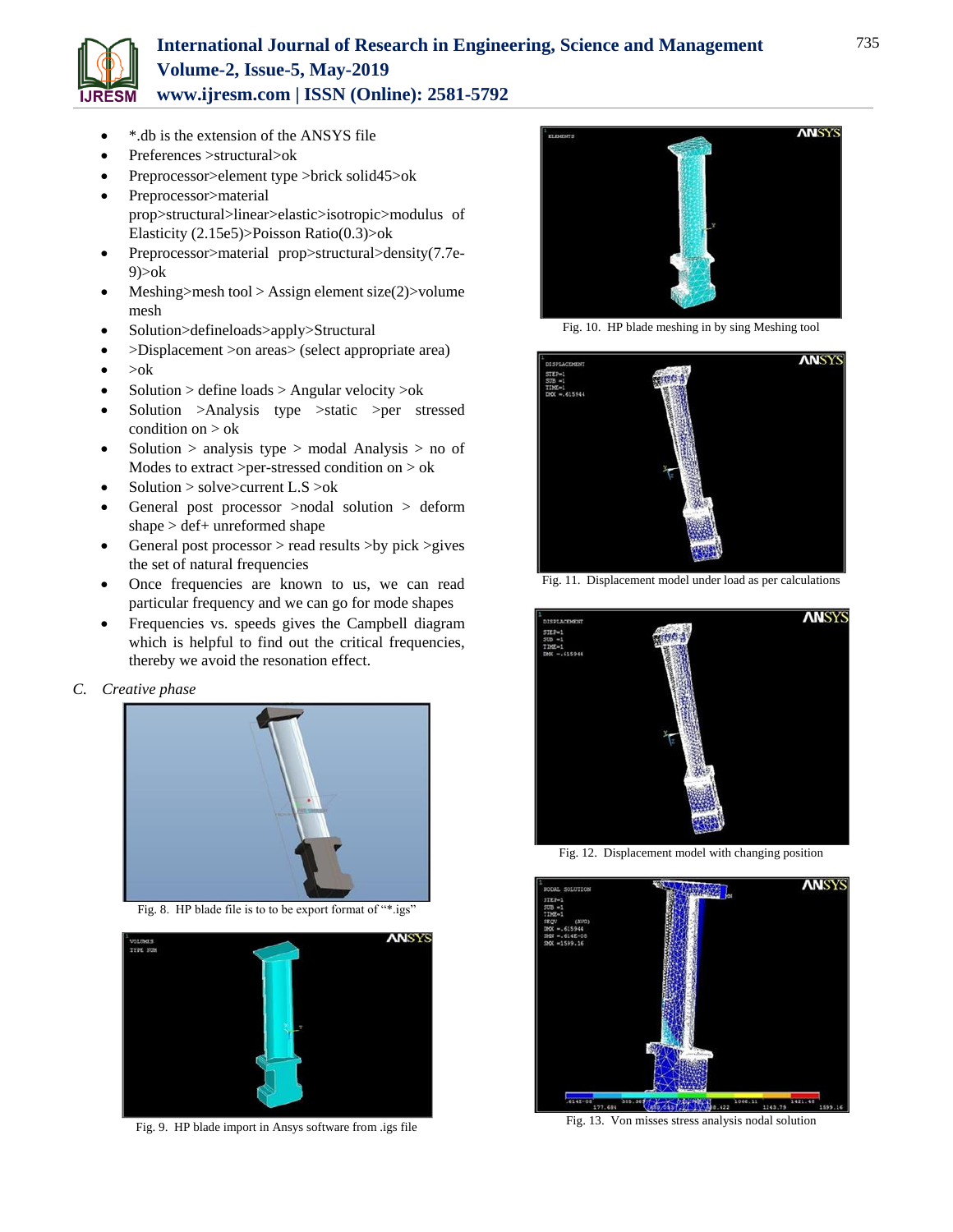



Fig. 14. HP blade vector mode analysis



Fig. 15. HP blade vector sum nodal analysis



Fig. 16. Von misses total mechanical and thermal strains

#### **4. Conclusion**

The implementation of robust turbine blades, designed in accordance with the latest material technologies and able to withstand the most trying of circumstances, in combination with the use of clean, renewable fuels presents an efficient method of generating substantial amounts of electricity. An improved blade design, focused on resisting the effects of stresses, corrosive agents, and creep-inducing temperatures, will elevate the turbine efficiency, consequently leading to an increase in the power plant's overall efficiency, a reduction of the amount of fuel consumed, and ultimately a decrease in operating costs. To improve efficient blade design, will serve to reduce operating costs even further and lessen the environmental impacts of steam turbines. Overall, such a combination of technologies would benefit society by providing an efficient, viable, and sustainable means of generating electrical energy.

Steam Turbine blades are designed with a significant factor of safety, the operating forces and stresses calculated above are normal for a last stage blade and under normal conditions this should not pose any risk to the blades integrity. Large steam turbine blades are manufactured from 12% chrome high alloy steels where maximum design stress values of 200-300 N/mm2 are permissible. This exemplar demonstrates that under normal operating conditions, stresses are well thin acceptable limits. However, what the exemplar also shows are the large forces and stresses involved in such rotating machinery and how important factors such as design philosophy, manufacture and maintenance strategy are to ensure safe operation.

The results and conclusions are presented for a study concerning the durability problems experienced with steam turbine blades. The maximum operational VonMises Stresses are within the yield strength of the material but the deformation is comparatively better for material AISI 422 (martensitic stainless steel). Modernization solutions are the application of the Steam turbine blade technology to existing machines to maximize their efficiency, improve reliability, and reduce life cycle costs.

The discussion of these manufacturing solutions focused on the technology and this project is made on the basic manufacturing technique of steam turbine blades. The procedure involved in this manufacturing leads to achieve the best surface quality and structure. This method uses two separate cutting steps to reach the full depth of cut, which allows the cutting force to be reduced more effectively than by reducing the feed per tooth, as it allows the chip thickness to be modified towards the recommended target values.



Fig. 17. Stress vs. Root Axial Distance in MM

Stress analysis is carried out for the root with blade for different speeds here pre stress effects is also included and